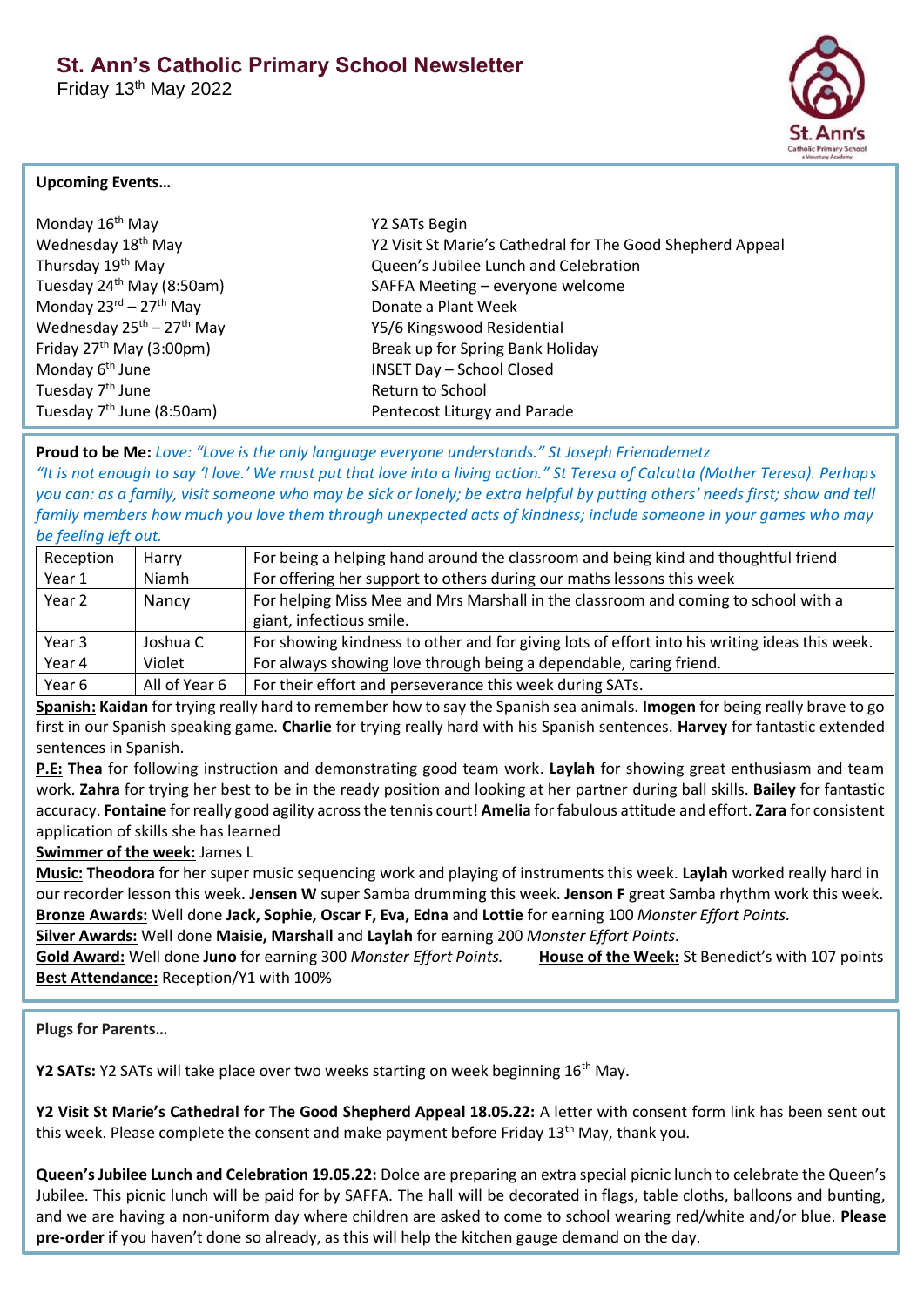#### **Plugs for Parents…**

**Donate a Plant Week 23.05.22 – 27.05.22:** Help us make our little school look beautiful! Please donate a bedding plant, perennial or low growing shrub so that we can improve our flower beds.

**Y5/6 Kingswood:** Quick reminder, there are a couple of outstanding payments still to be made. Also, if you haven't already done so, please **fill in the** *Kingswood 2022* **form** that was sent out on yesterday's reminder email.

**Pentecost Liturgy and Parade 07.06.22:** Family and friends are invited to join us for the liturgy at 8:50am in the school Hall, followed by the annual parade down to Fox Valley and back.

**Morning Drop Off:** St Ann's staff are not responsible for looking after children until doors open at 8.30am. Children should not be left unattended before this time or brought to school early with the expectation that they will be allowed into school early. Parents have parental responsibility for their child up to 8:30am. We are concerned because some children are arriving in the KS2 playground between 8:15am and 8:30am and are unsupervised.

**Plastic Bottle Tops:** Reception/Y1 class need plastic pop bottle or milk bottle tops for their class project. Please bring any you have into school over the next two weeks, thank you.

**National Online Safety:** According to Ofcom's most recent research, a significant proportion of children are already online by the time they start school, with 17% of 5-year-olds owning their own mobile phone and 50% using messaging platforms. As becoming familiar with technology is generally encouraged in younger children – and has been essential for education during the pandemic – it is essential that trusted adults recognise both the benefits and the risks of infants and toddlers going online. We've compiled our top tips to help the under-5s start their online safety journey. In the attached guide, you'll find tips such as managing screen time, block in-app purchases and using devices together

**The Good Shepherd Appeal:** Y2 are visiting St Marie's Cathedral and they would like to make a donation from our school community towards [The Good Shepherd Appeal.](https://hallam-diocese.com/caritas/good-shepherd/) If you would like to support this cause, please send your donations in to school in a marked envelope.

**Gardening Volunteers 30.05.2022:** SAFFA are asking for volunteers to help to tidy and weed our flower beds on the Monday of the half term holiday between 9am and 2pm. Children are welcome to join their parents and have a go. If you would like to join in, just turn up on the day… preferably with a trowel/spade/gloves etc!

**St Ann's Multilingual Community:** We are very proud of all of our children in St Ann's and we are amazed that some of our community are multilingual. To help St Ann's celebrate our multilingual community, we would like **all families** to complete a [simple survey.](https://forms.gle/zAzWyw7aYJHJDH9x6) Even if you do not consider your family to be multilingual, please complete the survey so we are able to gain a clear picture of our school community – thank you in advance.

[Wednesday Word](https://www.paperturn-view.com/uk/wednesday-word/love?pid=MTA101634&v=59.18): Please see here for this week's Wednesday Word

**Summer Gala 25.06.22:** We are thrilled to announce that the Summer Gala is back! Please save the date and join us as we come together as a community to have a bit of fun… hopefully in the sun!

**Operation Christmas Child:** Many thanks to Liz from Operation Christmas Child who came into school today to talk about her mission to give the gift of joy to less fortunate children around the world. The charity has secured plans to take many boxes to Ukraine before Christmas to support children who are going through so much at this time.

We invite the children and families to support Operation Christmas Child by donating any items from the **attached shopping list** or by making cash donations to support the delivery of the shoe boxes. It costs £5 to deliver a shoe box to a child so any donations you can afford will be muchly appreciated.

Please bring all donations and shopping items into school by Friday 10th June. We will then put the donations together and work out how many boxes we can afford to build and send off around the world.